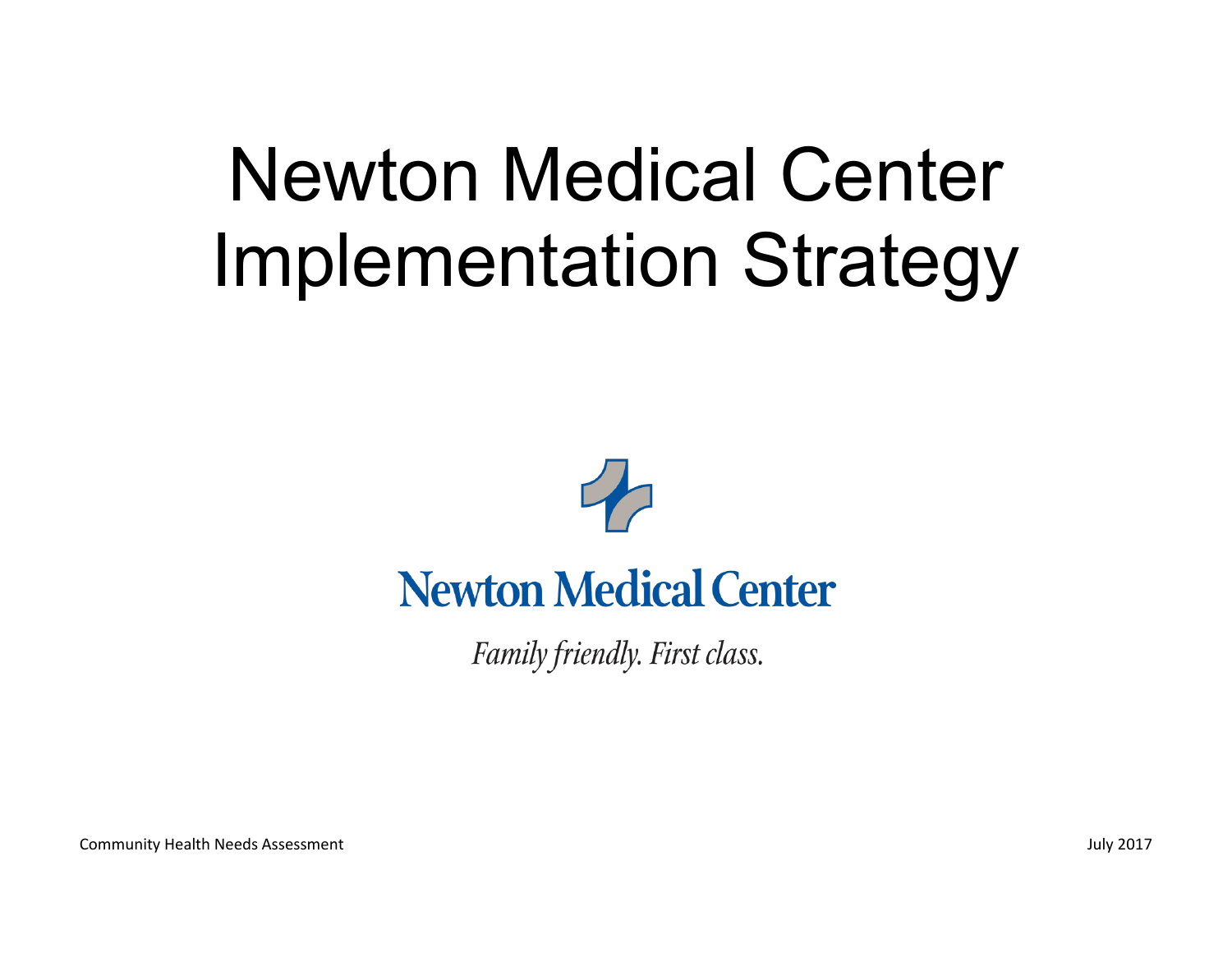| <b>PRIORITY</b>                                                               | <b>STRATEGIES</b>                                      | <b>INPUTS</b>                                                            | <b>ACTIVITIES</b>                                                       | <b>OUTPUTS</b>                                                                                      |                          |                              | <b>IMPACT</b>                                                                                                                                                   |
|-------------------------------------------------------------------------------|--------------------------------------------------------|--------------------------------------------------------------------------|-------------------------------------------------------------------------|-----------------------------------------------------------------------------------------------------|--------------------------|------------------------------|-----------------------------------------------------------------------------------------------------------------------------------------------------------------|
|                                                                               |                                                        | <b>Resources</b><br>People                                               |                                                                         | Short-term<br>(Year 1)                                                                              | Intermediate<br>(Year 2) | <b>Long Term</b><br>(Year 3) | By June 30, 2020,                                                                                                                                               |
|                                                                               | <b>Reduce</b><br><b>Barriers</b>                       | Generations<br>Social<br>Worker                                          | <b>Expand Caregiver</b><br>Support                                      | Secure a<br>consistent place to<br>meet with easy<br>access for elderly<br>patients                 |                          |                              |                                                                                                                                                                 |
| Improve                                                                       | <b>Enhance Skills</b>                                  | Director of<br>Therapy<br>Services                                       | <b>Expand Better</b><br>Breather's Group                                | Investigate<br>methods to<br>increase<br>participation and<br>referrals to this<br>program          |                          |                              | Decrease the<br>percentage of adults<br>reporting physical or<br>mental health kept<br>them from doing usual<br>activities (self-care,                          |
| Well-Being/<br><b>Mental</b><br>Health/<br><b>Behavioral</b><br><b>Health</b> | Provide<br><b>Support and</b><br><b>Enhance Skills</b> | Chief<br>Medical<br>Officer                                              | Reduce the number of<br>bone fractures through<br>Own the Bone Program  | Expand<br>participants<br>enrolled by<br>identifying<br>potential<br>participants<br>through the ED |                          |                              | work, recreation) in the<br>past 30 days from<br>25.8% to 24.8% as<br>reported by the<br><b>Kansas Behavioral</b><br><b>Risk Factor</b><br>Surveillance System. |
|                                                                               | Provide<br><b>Support and</b><br><b>Enhance Skills</b> | Population<br>Management<br>APRN and<br><b>Chief Clinical</b><br>Officer | Incorporate a Palliative<br>Care program at our<br>hospital             | Investigate models<br>and develop a plan                                                            |                          |                              |                                                                                                                                                                 |
|                                                                               | Provide<br><b>Support and</b><br><b>Enhance Skills</b> | Chief<br>Medical<br>Officer                                              | Reduce the number of<br>community falls through<br>Own the Bone Program | Expand<br>participants<br>enrolled by<br>identifying<br>potential<br>participants<br>through the ED |                          |                              | <b>Define our Community</b><br><b>Wide Falls program</b><br>and develop<br>meaningful metrics<br>and targets.                                                   |

Community Health Needs Assessment developed a state of the Community Health Needs Assessment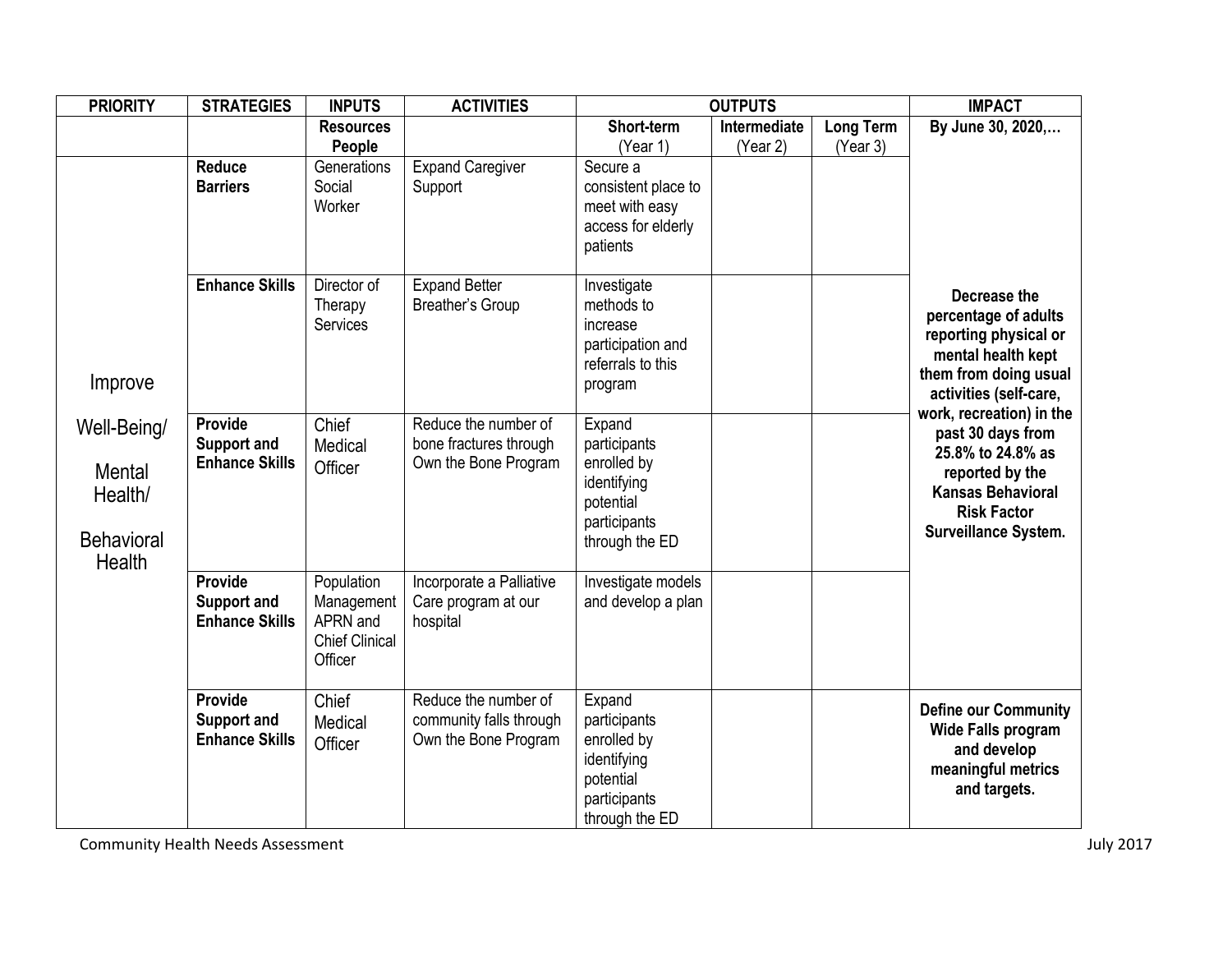| Prevent<br>&<br>Manage<br>Chronic<br><b>Disease</b> | Provide<br><b>Education</b>          | Population<br>Management<br><b>APRN</b>                | Incorporate an<br>education program on<br>falls in our community                                | Develop and<br>implement a<br>community falls<br>education program                            |  |                                                                                                                                                                                                     |
|-----------------------------------------------------|--------------------------------------|--------------------------------------------------------|-------------------------------------------------------------------------------------------------|-----------------------------------------------------------------------------------------------|--|-----------------------------------------------------------------------------------------------------------------------------------------------------------------------------------------------------|
|                                                     | <b>Provide</b><br><b>Information</b> | Quality and<br>Analytics                               | Make Education on the<br>safety and benefit of<br>immunizations available<br>to our patients    | Find and adopt a<br>current resource<br>for distribution to<br>our patients                   |  | Increase the<br>percentage of adults<br>who get an annual flu<br>vaccination from<br>46.9% to 48.9% as<br>reported by the<br><b>Kansas Behavioral</b><br><b>Risk Factor</b><br>Surveillance System. |
|                                                     | <b>Reduce</b><br><b>Barriers</b>     | Quality and<br>Analytics                               | Use new EMR platform<br>to better communicate<br>and capture vaccination<br>status              | Share, by provider,<br>how we do on<br>capturing and<br>providing the<br>vaccination          |  |                                                                                                                                                                                                     |
|                                                     | Change<br>Consequence                | Chief<br>Medical<br>Officer                            | Implement a "no<br>tobacco" policy before<br>elective surgery                                   | Investigate who is<br>currently doing this<br>and feasibility of<br>spread                    |  | Decrease the rate of<br>smoking from 13.1% to<br>12.1% as reported by<br>the Kansas Behavioral<br><b>Risk Factor</b><br>Surveillance System.                                                        |
|                                                     | <b>Reduce</b><br><b>Barriers</b>     | Quality and<br>Analytics                               | Use new EMR platform<br>to better communicate<br>and capture smoking<br>status and intervention | Share, by provider,<br>how we do on<br>capturing smoking<br>status and using<br>interventions |  |                                                                                                                                                                                                     |
|                                                     | Provide<br><b>Support</b>            | Respiratory<br>Therapy and<br>Quality and<br>Analytics | Increase impact on NMC<br>patients of intervention<br>for tobacco users                         | Begin tracking<br>follow-up with<br>KanQuit to<br>understand impact                           |  |                                                                                                                                                                                                     |
|                                                     | <b>Enhance</b><br><b>Access</b>      | Director of<br>Therapy<br>Services                     | Utilize Pulmonologist to<br>address chronic disease<br>prevention and<br>management             | Partner with<br>Pulmonologist to<br>define/develop<br>goals                                   |  |                                                                                                                                                                                                     |

Community Health Needs Assessment developed a state of the Community Health Needs Assessment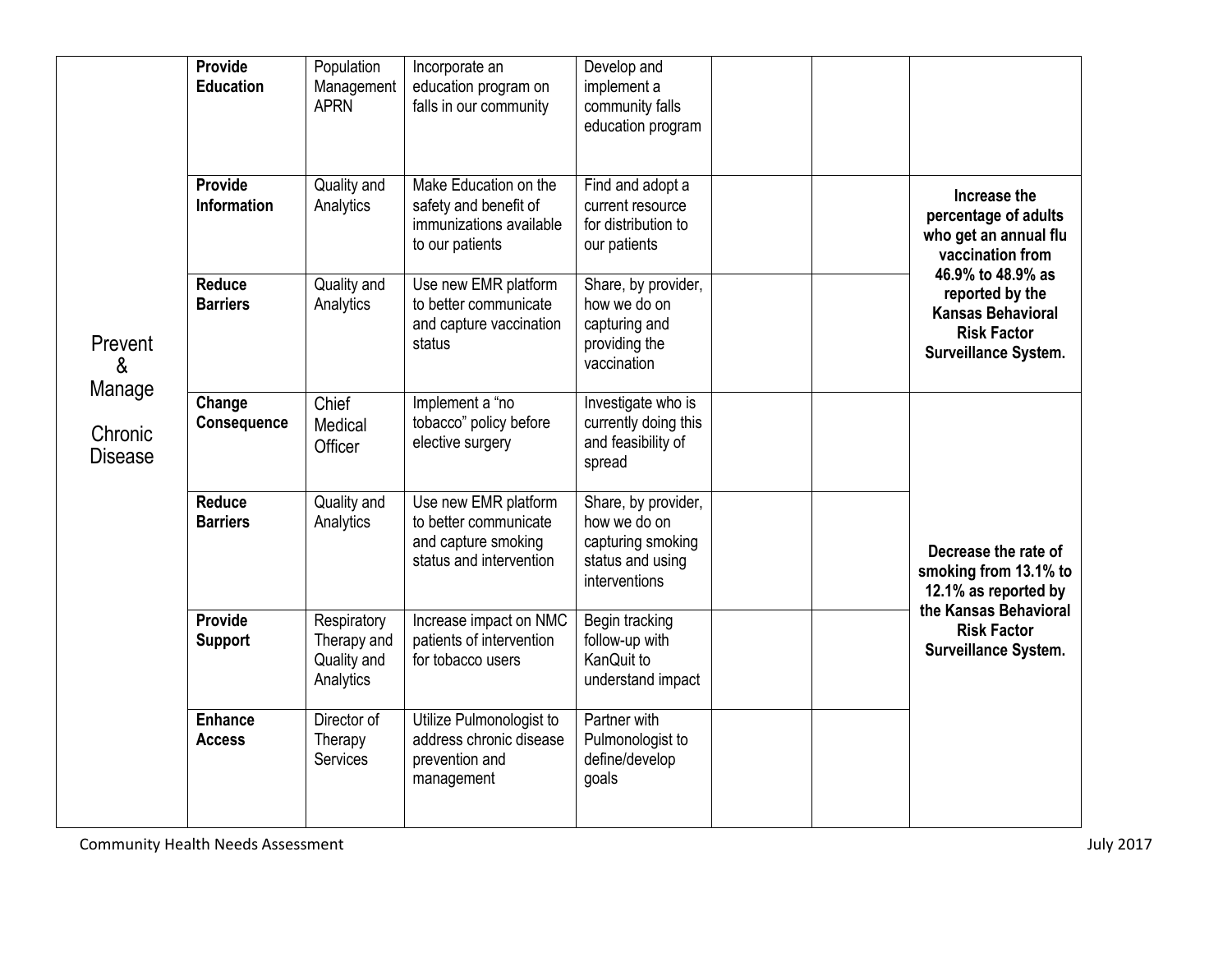| Prevent<br>&<br>Manage<br>Chronic<br><b>Disease</b> | <b>Reduce</b><br><b>Barriers</b>                       | Manager of<br>Case<br>Management | <b>Reduce Sepsis</b><br>Readmissions                               | Include Sepsis<br>discharges in the<br><b>Right On Track</b><br>program<br>Incorporate Sepsis<br>focus into<br><b>Transitional Care</b><br><b>Task Force</b> | <b>Reduce Sepsis</b><br><b>Readmissions to</b><br><b>Newton Medical Center</b><br>from $19\%$ to $13\%$ as<br>reported by NMC Case<br><b>Management</b>                                                                         |
|-----------------------------------------------------|--------------------------------------------------------|----------------------------------|--------------------------------------------------------------------|--------------------------------------------------------------------------------------------------------------------------------------------------------------|---------------------------------------------------------------------------------------------------------------------------------------------------------------------------------------------------------------------------------|
|                                                     | <b>Enhance Skills</b><br>and Provide<br><b>Support</b> | <b>Diabetes</b><br>Educator      | Reduce overall<br>Hemoglobin A1C                                   | <b>Focus Diabetes</b><br>Education on<br>reductions of<br>hemoglobin A1C                                                                                     | Decrease average<br>follow-up Hemoglobin<br>A1C for patients who<br>participate in our<br>diabetes education<br>program from 8.8% to<br>7.0% as reported by<br>our Diabetes Educator                                            |
|                                                     | Increase<br><b>Access</b>                              | Chief<br>Operating<br>Officer    | NMC and YMCA to<br>develop a medically-<br>based partnership model | Investigate<br>feasibility and<br>existing models,<br>pursue grant<br>funding and<br>develop a plan                                                          | Increase the<br>percentage of adults<br>meeting the weekly<br>physical activity<br>recommendation from<br>17.1% to 19.1% as<br>reported by the<br><b>Kansas Behavioral</b><br><b>Risk Factor</b><br><b>Surveillance System.</b> |